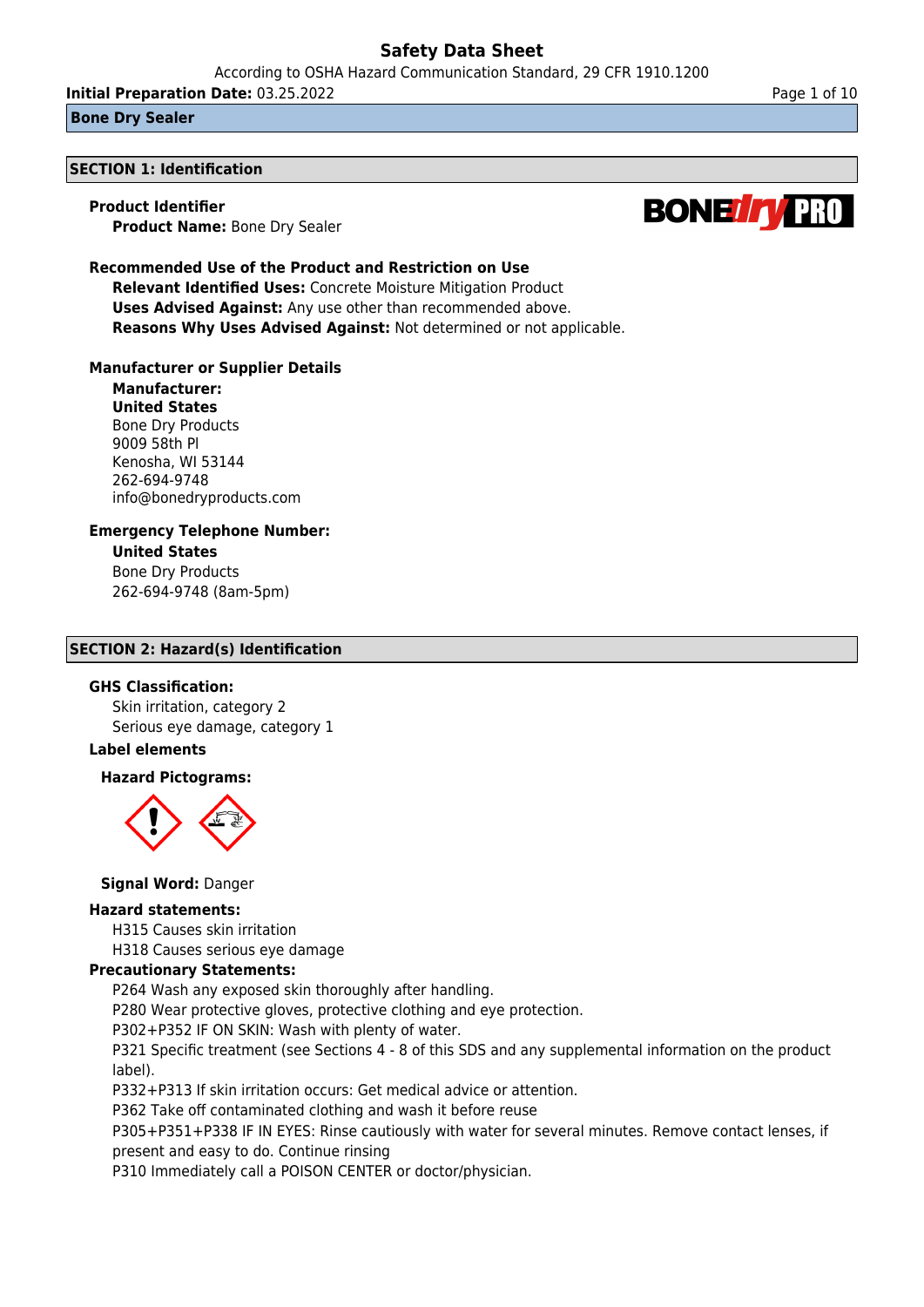**Initial Preparation Date:** 03.25.2022 **Page 2 of 10** 

## **Bone Dry Sealer**

## **Hazards Not Otherwise Classified:** None

## **SECTION 3: Composition/Information on Ingredients**

| <b>Identification</b>              | <b>Name</b>         | Weight % |
|------------------------------------|---------------------|----------|
| CAS Number:<br><b>Trade Secret</b> | <b>Trade Secret</b> | 80-85    |
| CAS Number:<br><b>Trade Secret</b> | <b>Trade Secret</b> | $5 - 15$ |
| CAS Number:<br><b>Trade Secret</b> | <b>Trade Secret</b> | 3        |
| CAS Number:<br><b>Trade Secret</b> | <b>Trade Secret</b> | $<$ 3    |
| CAS Number:<br><b>Trade Secret</b> | <b>Trade Secret</b> | $<$ 1    |
| CAS Number:<br><b>Trade Secret</b> | <b>Trade Secret</b> | $<$ 1    |

## **Additional Information:**

The specific chemical identity and/or exact percentages (concentration) of composition has been withheld as a trade secret in accordance with paragraph (i) of the OSHA Hazard Communication Standard (29 CFR §1910.1200).

# **SECTION 4: First Aid Measures**

# **Description of First Aid Measures**

# **General Notes:**

Show this Safety Data Sheet to the doctor in attendance.

#### **After Inhalation:**

If inhaled, remove person to fresh air and place in a position comfortable for breathing. Keep person at rest. If breathing is difficult, administer oxygen. If breathing has stopped, provide artificial respiration. If experiencing respiratory symptoms, seek medical advice/attention.

## **After Skin Contact:**

Remove contaminated clothing and shoes. Rinse skin with copious amounts of water [shower] for several minutes. Launder contaminated clothing before reuse. If symptoms develop or persist, seek medical advice/attention.

# **After Eye Contact:**

Immediately rinse eyes with plenty of gently flowing lukewarm water for 15 minutes. Remove contact lenses if present and easy to do so. Protect unexposed eye. Seek immediate medical attention, preferably from an ophthalmologist.

# **After Swallowing:**

If swallowed, DO NOT induce vomiting unless told to do so by a physician or poison control center. Rinse mouth with water. Never give anything by mouth to an unconscious person. If spontaneous vomiting occurs, place on the left side with head down to prevent aspiration of liquid into the lungs. If symptoms develop or persist, seek medical advice/attention.

## **Most Important Symptoms and Effects, Both Acute and Delayed**

## **Acute Symptoms and Effects:**

Skin contact may result in redness, pain, burning and inflammation.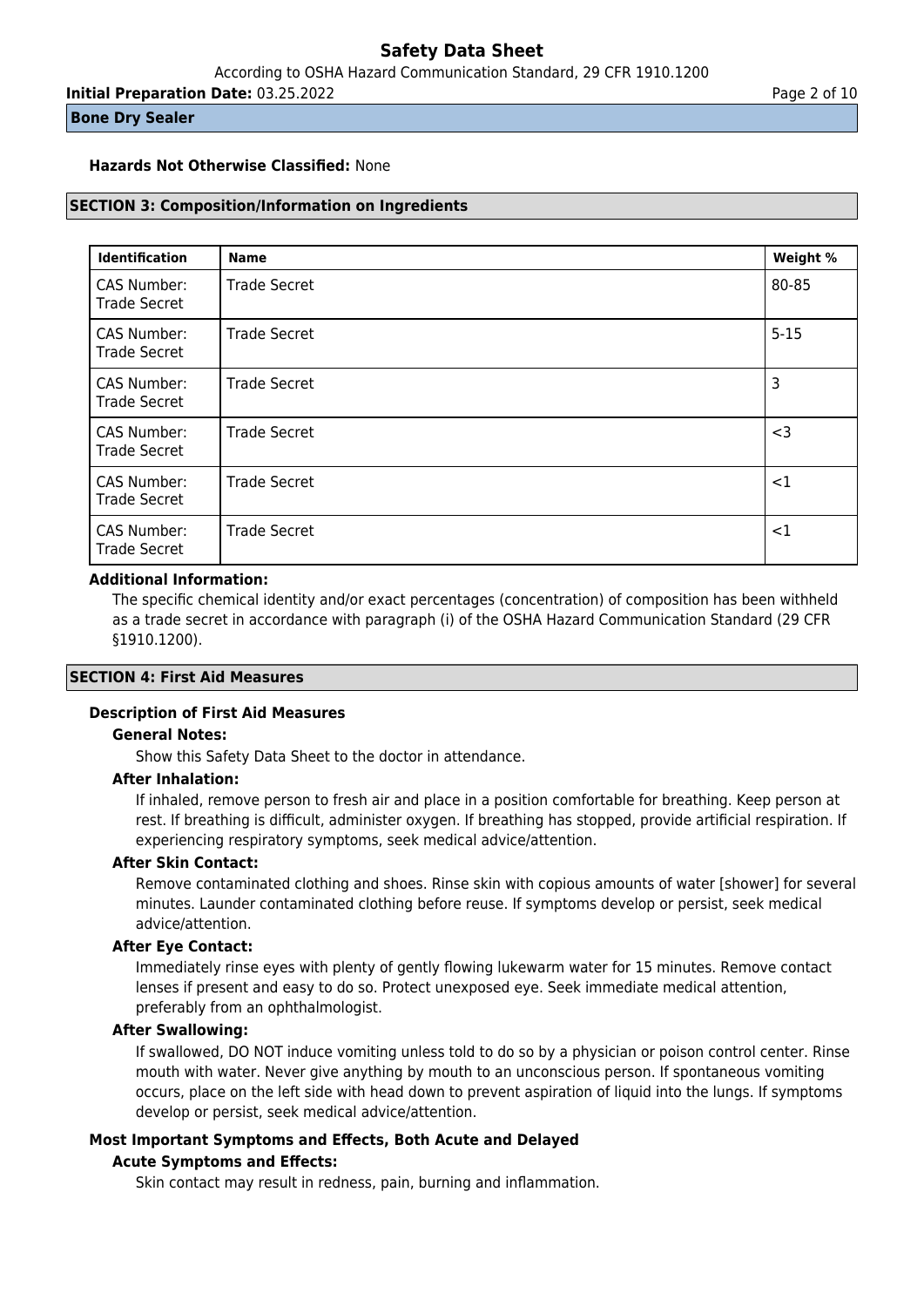According to OSHA Hazard Communication Standard, 29 CFR 1910.1200

**Initial Preparation Date:** 03.25.2022 **Page 3 of 10** 

#### **Bone Dry Sealer**

Eye contact may result in irritation, redness, pain, inflammation, itching, burning, tearing, corneal damage and loss of vision.

#### **Delayed Symptoms and Effects:**

Effects are dependent on exposure (dose, concentration, contact time).

# **Immediate Medical Attention and Special Treatment**

## **Specific Treatment:**

In case of eye contact, seek prompt medical attention while rinsing is continued.

## **Notes for the Doctor:**

Treat symptomatically.

## **SECTION 5: Firefighting Measures**

#### **Extinguishing Media**

#### **Suitable Extinguishing Media:**

Water mist/fog, carbon dioxide, dry chemical or alcohol resistant foam.

## **Unsuitable Extinguishing Media:**

Do not use water jet.

# **Specific Hazards During Fire-Fighting:**

Thermal decomposition may produce irritating and toxic fumes including carbon oxides, silicon oxides and metal oxides.

## **Special Protective Equipment for Firefighters:**

Fire-fighters should wear appropriate protective equipment and self-contained breathing apparatus (SCBA) with a full-face piece operated in positive pressure mode.

## **Special precautions:**

Avoid contact with skin, eyes, hair and clothing. Do not breathe fumes/gas/mists/aerosols/vapors/dusts. Move containers from fire area if safe to do so. Use water spray/fog for cooling fire exposed containers. Avoid unnecessary run-off of extinguishing media which may cause pollution.

#### **SECTION 6: Accidental Release Measures**

# **Personal Precautions, Protective Equipment, and Emergency Procedures:**

Evacuate unnecessary personnel. Ventilate area. Extinguish any sources of ignition. Wear recommended personal protective equipment (see Section 8). Avoid contact with skin, eyes and clothing. Avoid breathing mist, vapor, dust, fume and spray. Do not walk through spilled material. Wash thoroughly after handling.

# **Environmental Precautions:**

Prevent further leakage or spillage if safe to do so. Prevent from reaching drains, sewers and waterways. Discharge into the environment must be avoided.

# **Methods and Material for Containment and Cleaning Up:**

Do not touch damaged containers or spilled material unless wearing appropriate personal protective clothing. Stop leak if you can do it without risk. Contain and collect spillage and place in suitable container for future disposal. Dispose of in accordance with all applicable regulations (see Section 13).

## **Reference to Other Sections:**

For personal protective equipment see Section 8. For disposal see Section 13.

# **SECTION 7: Handling and Storage**

# **Precautions for Safe Handling:**

Use appropriate personal protective equipment (see Section 8). Use only with adequate ventilation. Avoid breathing mist/vapor/spray/dust. Do not eat, drink, smoke, or use personal products when handling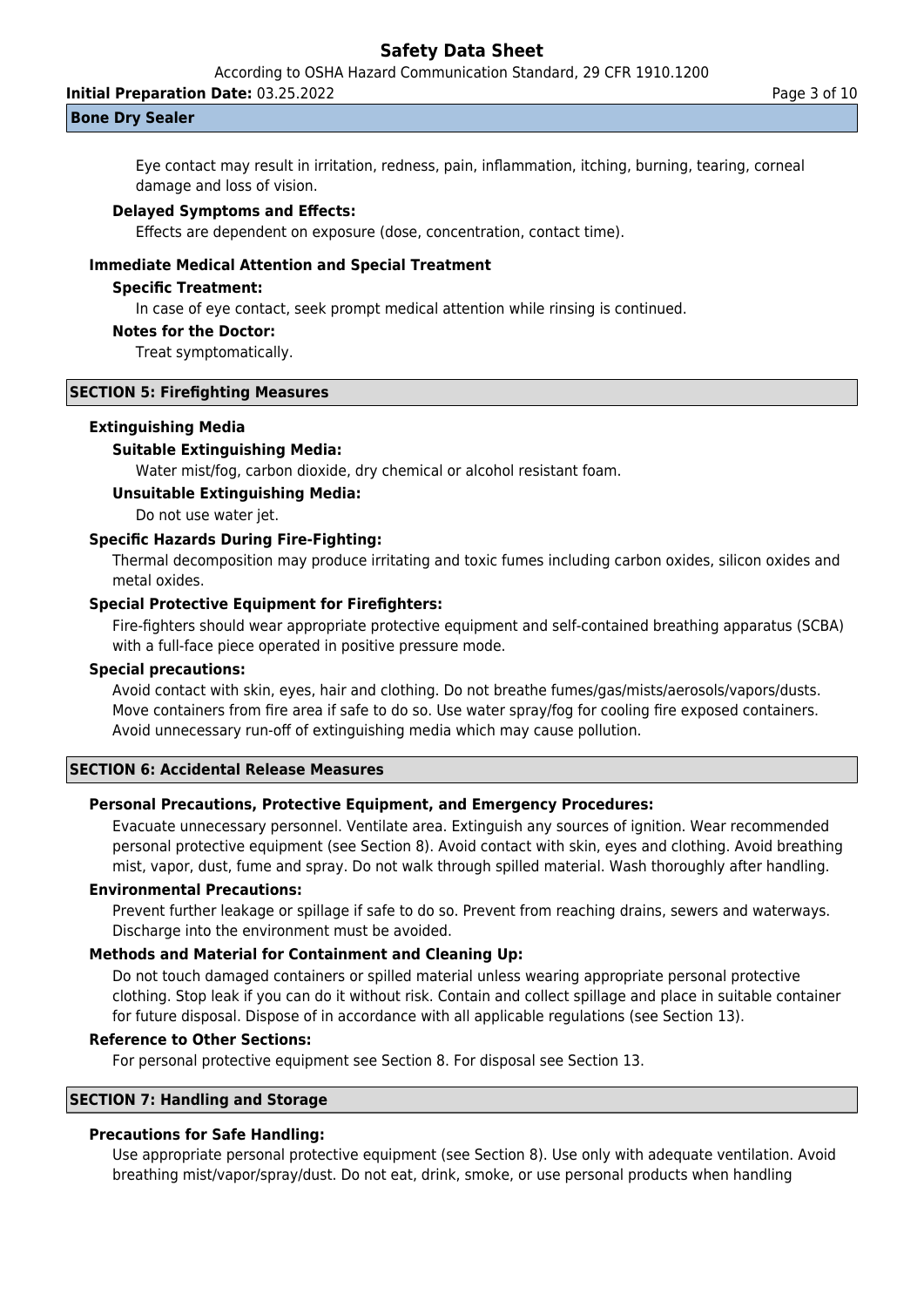According to OSHA Hazard Communication Standard, 29 CFR 1910.1200

**Initial Preparation Date:** 03.25.2022 **Page 4 of 10** 

## **Bone Dry Sealer**

chemical substances. Do not get in eyes. Avoid contact with skin and clothing. Wash affected areas thoroughly after handling. Keep away from incompatible materials (See Section 10). Keep containers tightly closed when not in use.

# **Conditions for Safe Storage, Including Any Incompatibilities:**

Store in cool, dry, well-ventilated location out of direct sunlight. Keep away from food and beverages. Protect from freezing and physical damage. Store away from heat, open flames and other sources of ignition. Keep container tightly sealed. Store away from incompatible materials (See Section 10).

# **SECTION 8: Exposure Controls/Personal Protection**

Only those substances with limit values have been included below.

# **Occupational Exposure Limit Values:**

No occupational exposure limits noted for the ingredient(s).

## **Biological Limit Values:**

No biological exposure limits noted for the ingredient(s).

# **Information on Monitoring Procedures:**

Not determined or not applicable.

## **Appropriate Engineering Controls:**

Emergency eye wash stations and safety showers should be available in the immediate vicinity of use or handling. Provide adequate ventilation to maintain the airborne concentrations of vapor, mists, and/or dusts below the applicable workplace exposure limits, while observing recognized national standards (or equivalent).

## **Personal Protection Equipment**

#### **Eye and Face Protection:**

Use safety glasses with side shields or goggles. Consider the use of a face shield for splash protection. Use eye protection equipment that has been tested and approved by recognized national standards (or equivalent).

# **Skin and Body Protection:**

Chemical resistant, impervious gloves approved by the appropriate standards. Gloves must be inspected prior to use. Considering the parameters specified by the glove manufacturer, check during use that the gloves are still retaining their protective properties. It should be noted that the time to breakthrough for any glove material may be different for different glove manufacturers. In the case of mixtures, consisting of several substances, the protection time of the gloves cannot be accurately estimated. Avoid skin contact with used gloves. Appropriate techniques should be used to remove used gloves and contaminated clothing. Full body protection should be worn. Personal protective equipment for the body should be selected based on the task being performed and the risks involved and should be approved by a specialist before handling this product. Ensure that all personal protective equipment is approved by recognized national standards (or equivalent).

## **Respiratory Protection:**

If engineering controls do not maintain airborne concentrations below the applicable workplace exposure limits, or to an acceptable level (if exposure limits have not been established), a respirator approved by recognized national standards (or equivalent) must be worn.

## **General Hygienic Measures:**

When handling chemical products, do not eat, drink or smoke. Wash hands after handling, before breaks, and at the end of the workday. Avoid contact with skin, eyes and clothing. Wash contaminated clothing before reuse. Perform routine housekeeping.

## **SECTION 9: Physical and Chemical Properties**

# **Information on Basic Physical and Chemical Properties**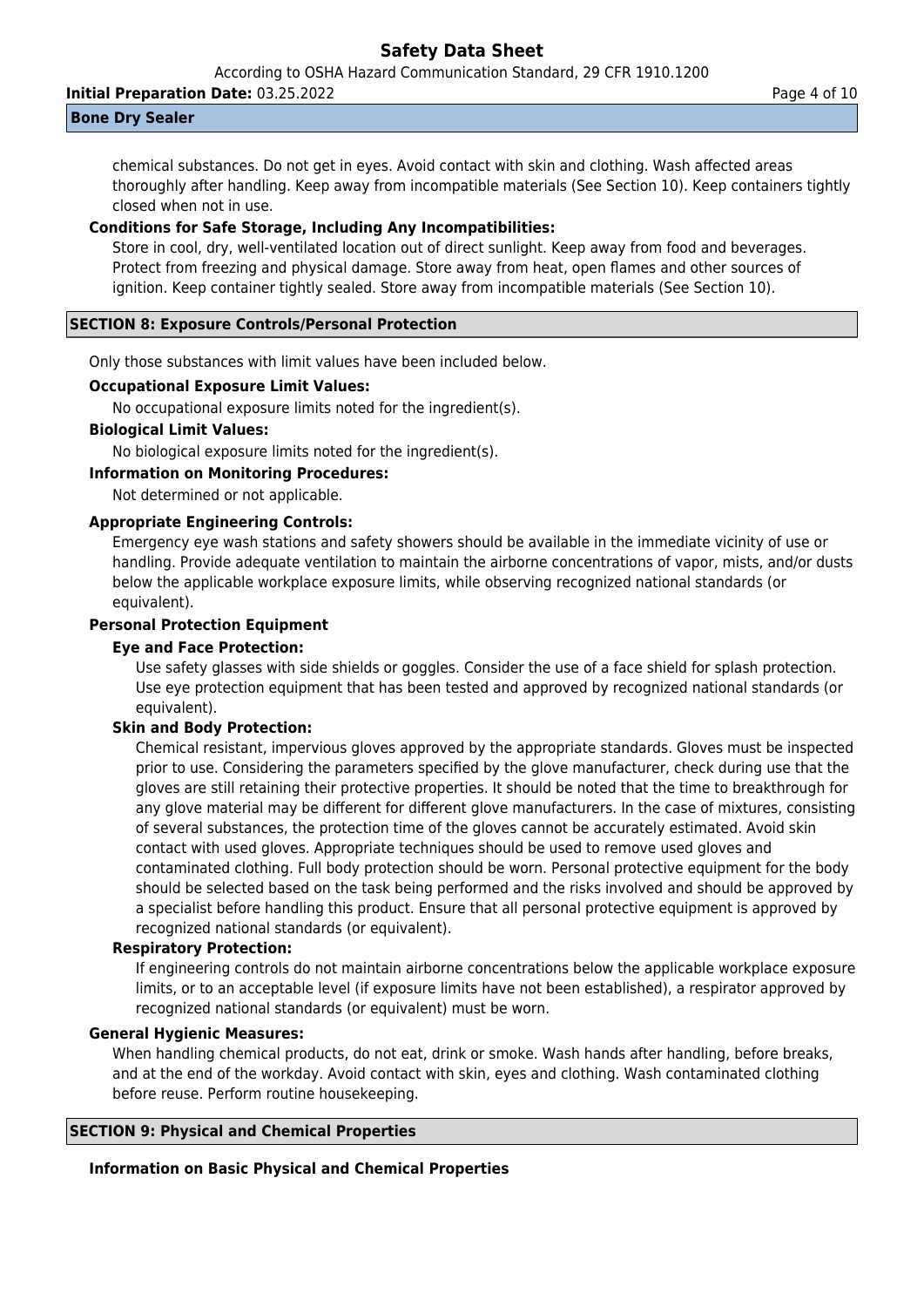## According to OSHA Hazard Communication Standard, 29 CFR 1910.1200

**Initial Preparation Date:** 03.25.2022 **Page 1 and 2018** Page 5 of 10

# **Bone Dry Sealer**

| <b>Appearance</b>                         | Translucent white liquid.        |
|-------------------------------------------|----------------------------------|
| <b>Odor</b>                               | Slight                           |
| <b>Odor threshold</b>                     | Not determined or not available. |
| рH                                        | Not determined or not available. |
| <b>Melting point/freezing point</b>       | Not determined or not available. |
| Initial boiling point/range               | 100 °C (212 °F)                  |
| <b>Flash point (closed cup)</b>           | Not determined or not available. |
| <b>Evaporation rate</b>                   | Not determined or not available. |
| <b>Flammability (solid, gas)</b>          | Not determined or not available. |
| <b>Upper flammability/explosive limit</b> | Not determined or not available. |
| Lower flammability/explosive limit        | Not determined or not available. |
| <b>Vapor pressure</b>                     | Not determined or not available. |
| <b>Vapor density</b>                      | Not determined or not available. |
| <b>Density</b>                            | Not determined or not available. |
| <b>Relative density</b>                   | Not determined or not available. |
| <b>Solubilities</b>                       | Not determined or not available. |
| Partition coefficient (n-octanol/water)   | Not determined or not available. |
| <b>Auto/Self-ignition temperature</b>     | Not determined or not available. |
| <b>Decomposition temperature</b>          | Not determined or not available. |
| <b>Dynamic viscosity</b>                  | Not determined or not available. |
| <b>Kinematic viscosity</b>                | Not determined or not available. |
| <b>Explosive properties</b>               | Not determined or not available. |
| <b>Oxidizing properties</b>               | Not determined or not available. |

# **Other Information**

**VOC**  $\vert$  < 0.5 mg/m3

# **SECTION 10: Stability and Reactivity**

# **Reactivity:**

Not reactive under recommended handling and storage conditions.

# **Chemical Stability:**

Stable under recommended handling and storage conditions.

# **Possibility of Hazardous Reactions:**

Hazardous reactions are not anticipated under recommended conditions of handling and storage.

## **Conditions to Avoid:**

Extreme heat, open flames, hot surfaces, sparks, ignition sources and incompatible materials.

# **Incompatible Materials:**

Treat as water.

# **Hazardous Decomposition Products:**

Under normal conditions of storage and use, hazardous decomposition products should not be produced.

# **SECTION 11: Toxicological Information**

# **Acute Toxicity**

**Assessment:** Based on available data, the classification criteria are not met. **Product Data:** No data available. **Substance Data:**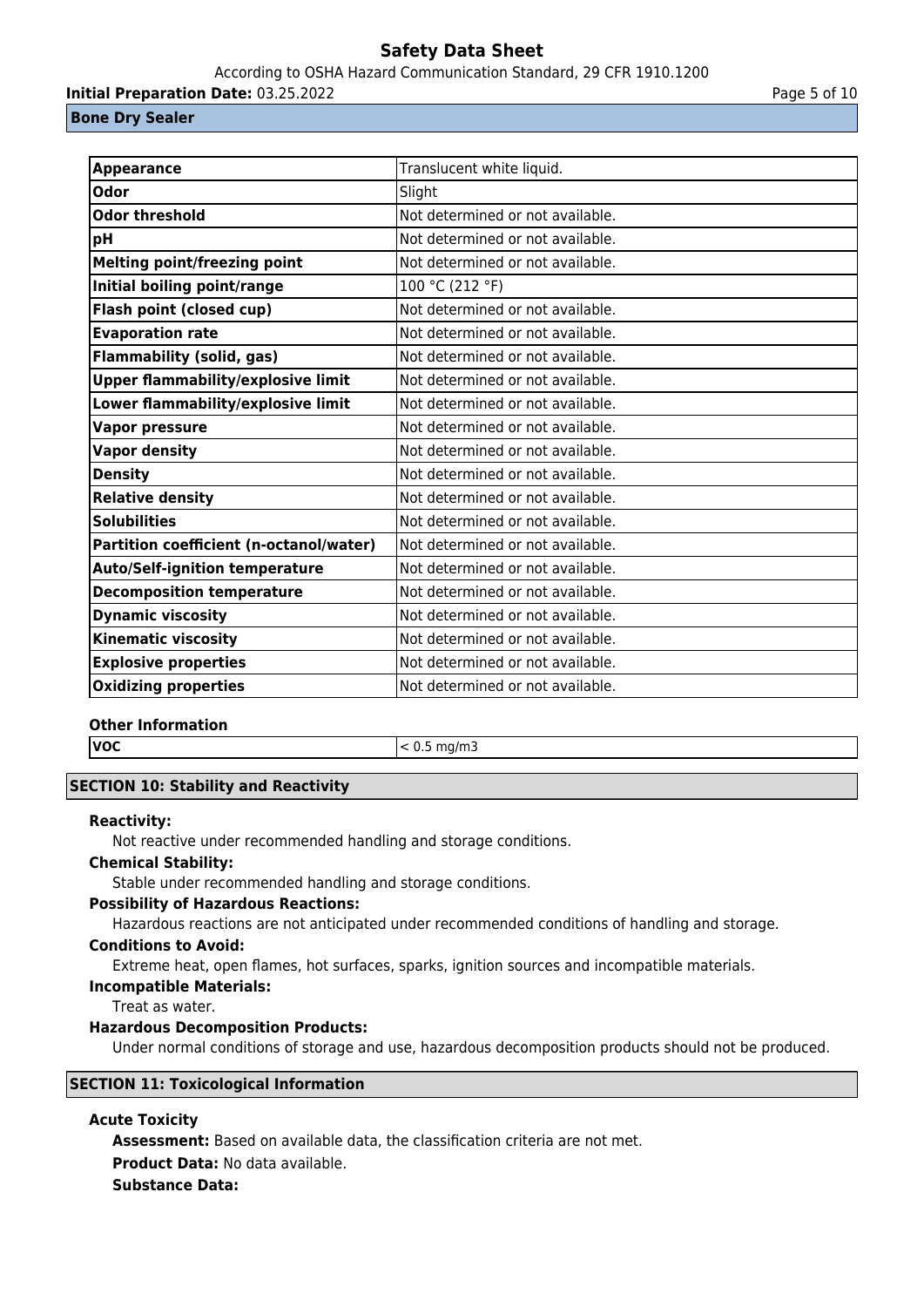According to OSHA Hazard Communication Standard, 29 CFR 1910.1200

**Initial Preparation Date:** 03.25.2022 **Page 6 of 10** 

# **Bone Dry Sealer**

| <b>Name</b>     | Route      | <b>Result</b>                          |
|-----------------|------------|----------------------------------------|
| Trade Secret    | loral      | LD50 Rat: > 2000 mg/kg                 |
|                 |            | LD50 Rat: 2500 mg/kg                   |
|                 |            | LD50 Rat: 5700 mg/kg                   |
|                 | ldermal    | LD50 Rabbit: $> 2000$ mg/kg            |
|                 |            | LD50 Rat: > 5000 mg/kg                 |
|                 |            | LD50 Rat: > 5000 mg/kg                 |
|                 | inhalation | LC50 Rat: $> 2.06$ mg/L (4 hr [vapor]) |
|                 |            | LC50 Rat: 2.06 mg/L (4 hr [vapor])     |
| Sodium Silicate | ldermal    | LD50 Rabbit: 4640 mg/m <sup>3</sup>    |
|                 | oral       | LD50 Rat: 1960 mg/kg                   |

# **Skin Corrosion/Irritation**

# **Assessment:**

Causes skin irritation.

# **Product Data:**

No data available.

## **Substance Data:**

| <b>Name</b>     | Result                  |
|-----------------|-------------------------|
| Trade Secret    | Causes skin irritation. |
|                 | Causes skin irritation. |
| Sodium Silicate | Causes skin irritation. |

# **Serious Eye Damage/Irritation**

## **Assessment:**

Causes serious eye damage.

# **Product Data:**

# No data available.

# **Substance Data:**

| <b>Name</b>         | <b>Result</b>              |
|---------------------|----------------------------|
| <b>Trade Secret</b> | Causes serious eye damage. |
|                     | Causes serious eye damage. |
| Sodium Silicate     | Causes serious eye damage  |

## **Respiratory or Skin Sensitization**

**Assessment:** Based on available data, the classification criteria are not met.

**Product Data:**

No data available.

**Substance Data:** No data available.

# **Carcinogenicity**

**Assessment:** Based on available data, the classification criteria are not met.

**Product Data:** No data available.

**Substance Data:** No data available.

# **International Agency for Research on Cancer (IARC):**

| Name         | <b>Classification</b> |
|--------------|-----------------------|
| Trade Secret | Not Applicable        |
|              | Not Applicable        |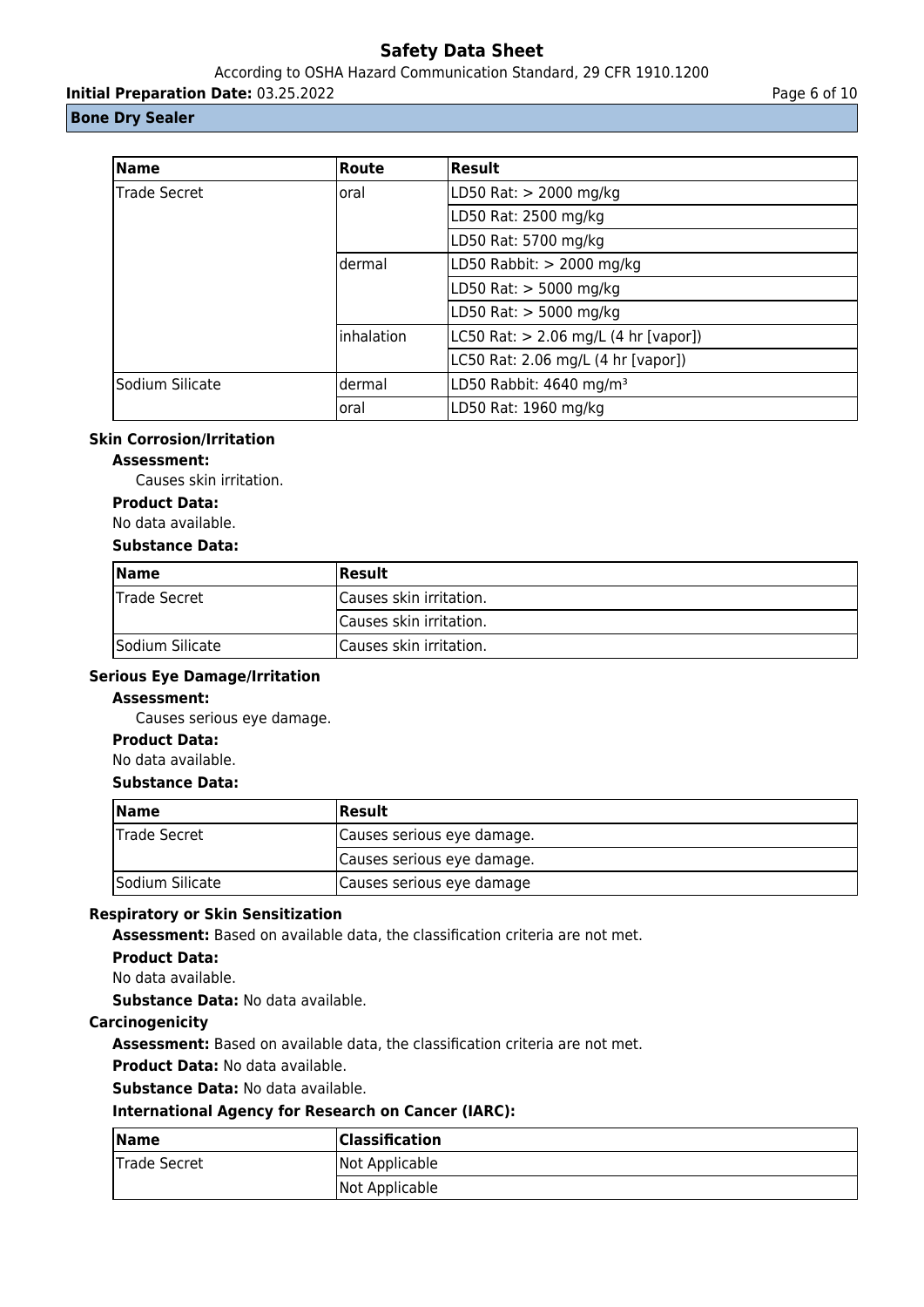According to OSHA Hazard Communication Standard, 29 CFR 1910.1200

**Initial Preparation Date:** 03.25.2022 **Page 7 of 10** 

# **Bone Dry Sealer**

## **National Toxicology Program (NTP):**

| $\sqrt{\mathsf{Name}}$ | <b>Classification</b> |
|------------------------|-----------------------|
| Trade Secret           | Not Applicable        |
|                        | Not Applicable        |

# **OSHA Carcinogens:** Not applicable

# **Germ Cell Mutagenicity**

**Assessment:** Based on available data, the classification criteria are not met.

## **Product Data:**

No data available.

**Substance Data:** No data available.

#### **Reproductive Toxicity**

**Assessment:** Based on available data, the classification criteria are not met.

## **Product Data:**

No data available.

**Substance Data:** No data available.

## **Specific Target Organ Toxicity (Single Exposure)**

**Assessment:** Based on available data, the classification criteria are not met.

#### **Product Data:**

No data available.

#### **Substance Data:**

| <b>Name</b>     | Result                            |
|-----------------|-----------------------------------|
| Sodium Silicate | May cause respiratory irritation. |
| Trade Secret    | May cause respiratory irritation. |
|                 | May cause respiratory irritation. |

## **Specific Target Organ Toxicity (Repeated Exposure)**

**Assessment:** Based on available data, the classification criteria are not met.

## **Product Data:**

No data available.

**Substance Data:** No data available.

# **Aspiration toxicity**

**Assessment:** Based on available data, the classification criteria are not met.

## **Product Data:**

No data available.

**Substance Data:** No data available.

**Information on Likely Routes of Exposure:**

No data available.

**Symptoms Related to the Physical, Chemical, and Toxicological Characteristics:** No data available.

**Other Information:**

No data available.

# **SECTION 12: Ecological Information**

# **Acute (Short-Term) Toxicity**

**Assessment:** Based on available data, the classification criteria are not met. **Product Data:** No data available. **Substance Data:**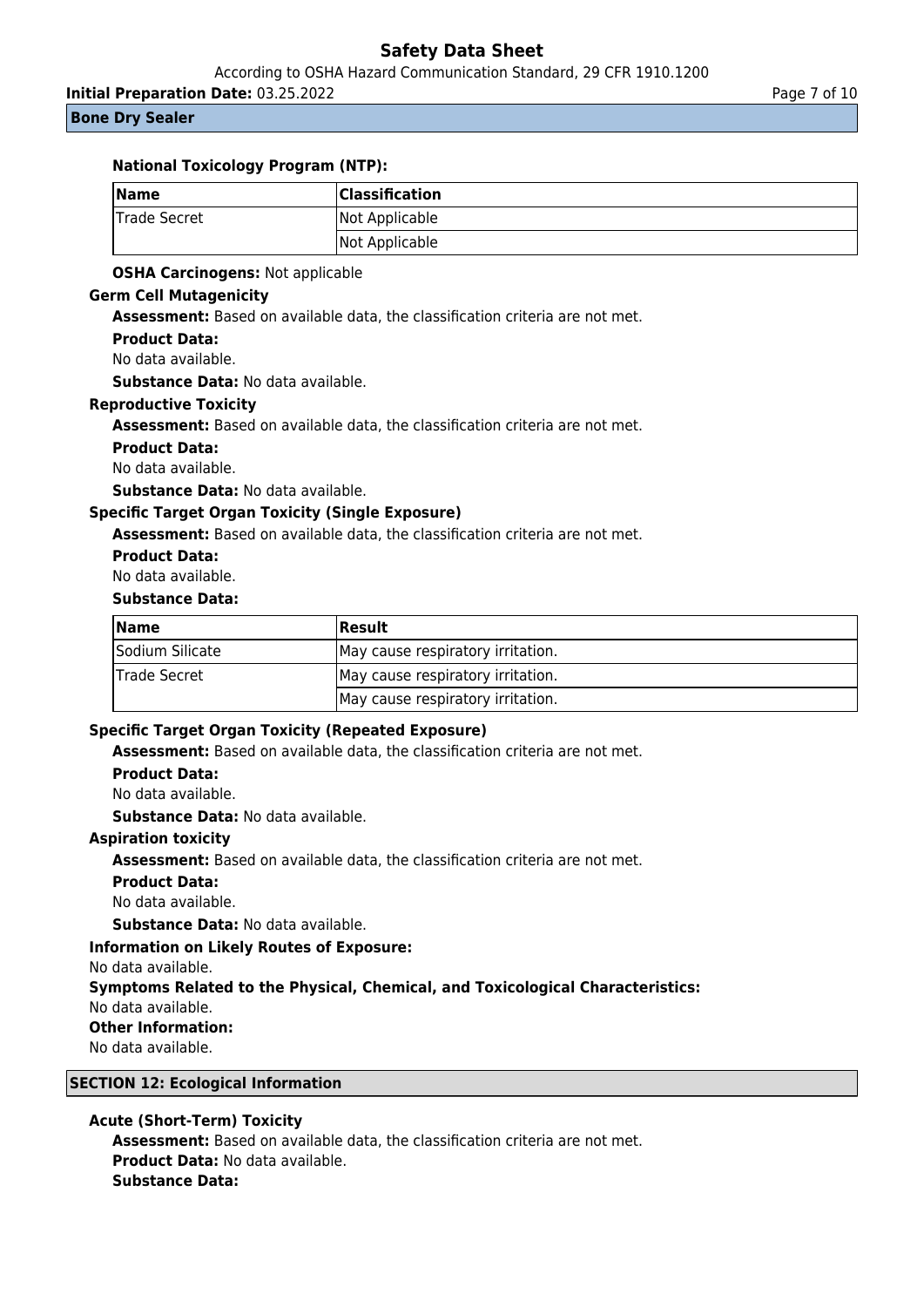According to OSHA Hazard Communication Standard, 29 CFR 1910.1200

**Initial Preparation Date:** 03.25.2022 **Page 8 of 10** 

# **Bone Dry Sealer**

| Name                | <b>Result</b>                                                                              |
|---------------------|--------------------------------------------------------------------------------------------|
| <b>Trade Secret</b> | Fish LC50 Danio rerio: 108 mg/L (96 hr)                                                    |
|                     | Aquatic Invertebrates EC50 Daphnia magna: 51 mg/L (48 hr [read across])                    |
|                     | Aquatic Plants EC50 Desmodesmus subspicatus: > 100 mg/L (72 hr [read]<br>across, biomass]) |
|                     | Fish LC50 Poecilia reticulata: > 27.5 mg/L (96 hr [mobility])                              |
|                     | Aquatic Invertebrates EC50 Daphnia magna: > 220 mg/L (48 hr [mobility])                    |
|                     | Aquatic Plants EC50 Scenedesmus subspicatus: 207 mg/L (72 hr<br>[biomass])                 |
|                     | Fish LC50 Leuciscus idus: > 146 mg/L (96 hr)                                               |
|                     | Aquatic Invertebrates EC50 Daphnia magna: > 146 mg/L (48 hr)                               |
|                     | Aquatic Plants EC50 Desmodesmus subspicatus: 207 mg/L (72 hr [growth]<br>rate])            |
| lSodium Silicate    | Fish LC50 Danio rerio: 1108 mg/L (96 h)                                                    |
|                     | Aquatic Invertebrates EC50 Daphnia magna: 1700 mg/L (48 h)                                 |

# **Chronic (Long-Term) Toxicity**

**Assessment:** Based on available data, the classification criteria are not met.

**Product Data:** No data available.

# **Substance Data:**

| <b>Name</b>  | Result                                                                                    |
|--------------|-------------------------------------------------------------------------------------------|
| Trade Secret | Fish NOEC Pimephales promelas: 0.28 mg/L (30 d)                                           |
|              | Aquatic Invertebrates NOEC Daphnia magna: 0.77 mg/L (21 d [read]<br>across <sub>1</sub> ) |

# **Persistence and Degradability**

# **Product Data:** No data available.

# **Substance Data:**

| Name         | <b>Result</b>                                                                                                                      |
|--------------|------------------------------------------------------------------------------------------------------------------------------------|
| Trade Secret | This substance is readily biodegradable in water (99% degradation after<br>28 days, CO2 evolution).                                |
| Trade Secret | Persistence assessment based on biodegradability is not relevant for<br>metals and its inorganic compounds such as this substance. |
| Trade Secret | Persistence assessment based on biodegradability is not relevant for<br>metals and its inorganic compounds such as this substance. |

# **Bioaccumulative Potential**

# **Product Data:** No data available.

| <b>Substance Data:</b> |  |
|------------------------|--|
|------------------------|--|

| <b>Name</b>  | <b>Result</b>                                                                                                                                 |
|--------------|-----------------------------------------------------------------------------------------------------------------------------------------------|
| Trade Secret | This substance has low potential to bioaccumulate [BCF: 387.5 L/kg, read<br>across].                                                          |
| Trade Secret | Bioaccumulation assessment using a classic BCF assessment is not<br>considered relevant for essential elements/metals such as this substance. |
| Trade Secret | Toxicokinetic data on vertebrates revealed a low potential for<br>bioaccumulation.                                                            |

# **Mobility in Soil**

**Product Data:** No data available. **Substance Data:**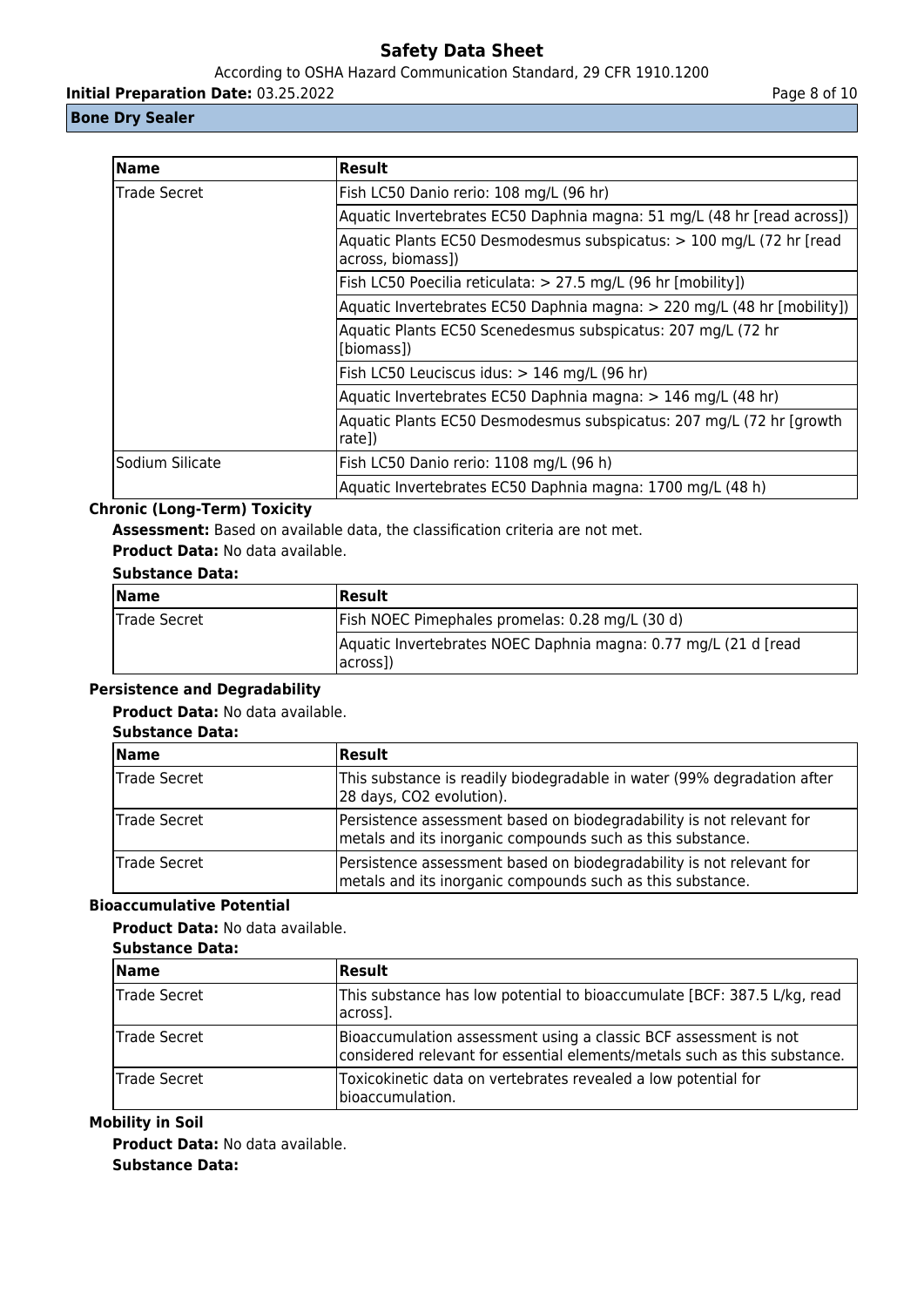According to OSHA Hazard Communication Standard, 29 CFR 1910.1200

**Initial Preparation Date:** 03.25.2022 **Page 9 of 10** 

# **Bone Dry Sealer**

| <b>Name</b>   | <b>Result</b>                                                                                                                         |
|---------------|---------------------------------------------------------------------------------------------------------------------------------------|
| Trade Secret  | This substance is immobile; therefore, adsorption to soil is expected<br>$\vert$ (calculated log Koc: > 5.56 L/kg, QSAR).             |
| Trade Secret  | Mobility in soil assessment based on KOC/Kd values are not relevant for<br>metals and its inorganic compounds such as this substance. |
| lTrade Secret | Mobility in soil assessment based on KOC/Kd values are not relevant for<br>metals and its inorganic compounds such as this substance. |

# **Results of PBT and vPvB assessment**

# **Product Data:**

**PBT assessment:** This product does not contain any substances that are assessed to be a PBT. **vPvB assessment:** This product does not contain any substances that are assessed to be a vPvB.

# **Substance Data:**

# **PBT assessment:**

| Trade Secret            | This substance is not PBT.                                                                        |
|-------------------------|---------------------------------------------------------------------------------------------------|
| Trade Secret            | PBT assessment does not apply to metals and their inorganic<br>compounds such as this substance.  |
| Trade Secret            | PBT assessment does not apply to metals and their inorganic<br>compounds such as this substance.  |
| <b>vPvB</b> assessment: |                                                                                                   |
| Trade Secret            | This substance is not vPvB.                                                                       |
| <b>Trade Secret</b>     | vPvB assessment does not apply to metals and their inorganic<br>compounds such as this substance. |
| Trade Secret            | vPvB assessment does not apply to metals and their inorganic<br>compounds such as this substance. |

**Other Adverse Effects: No data available.** 

# **SECTION 13: Disposal Considerations**

## **Disposal Methods:**

It is the responsibility of the waste generator to properly characterize all waste materials according to applicable regulatory entities

# **Contaminated packages:**

Not determined or not applicable.

# **SECTION 14: Transport Information**

## **United States Transportation of Dangerous Goods (49 CFR DOT)**

| UN Number                           | Not regulated |
|-------------------------------------|---------------|
| UN Proper Shipping Name             | Not regulated |
| UN Transport Hazard Class(es)       | None          |
| <b>Packing Group</b>                | None          |
| <b>Environmental Hazards</b>        | l None        |
| <b>Special Precautions for User</b> | l None        |

# **International Maritime Dangerous Goods (IMDG)**

| UN Number               | Not regulated |
|-------------------------|---------------|
| UN Proper Shipping Name | Not regulated |